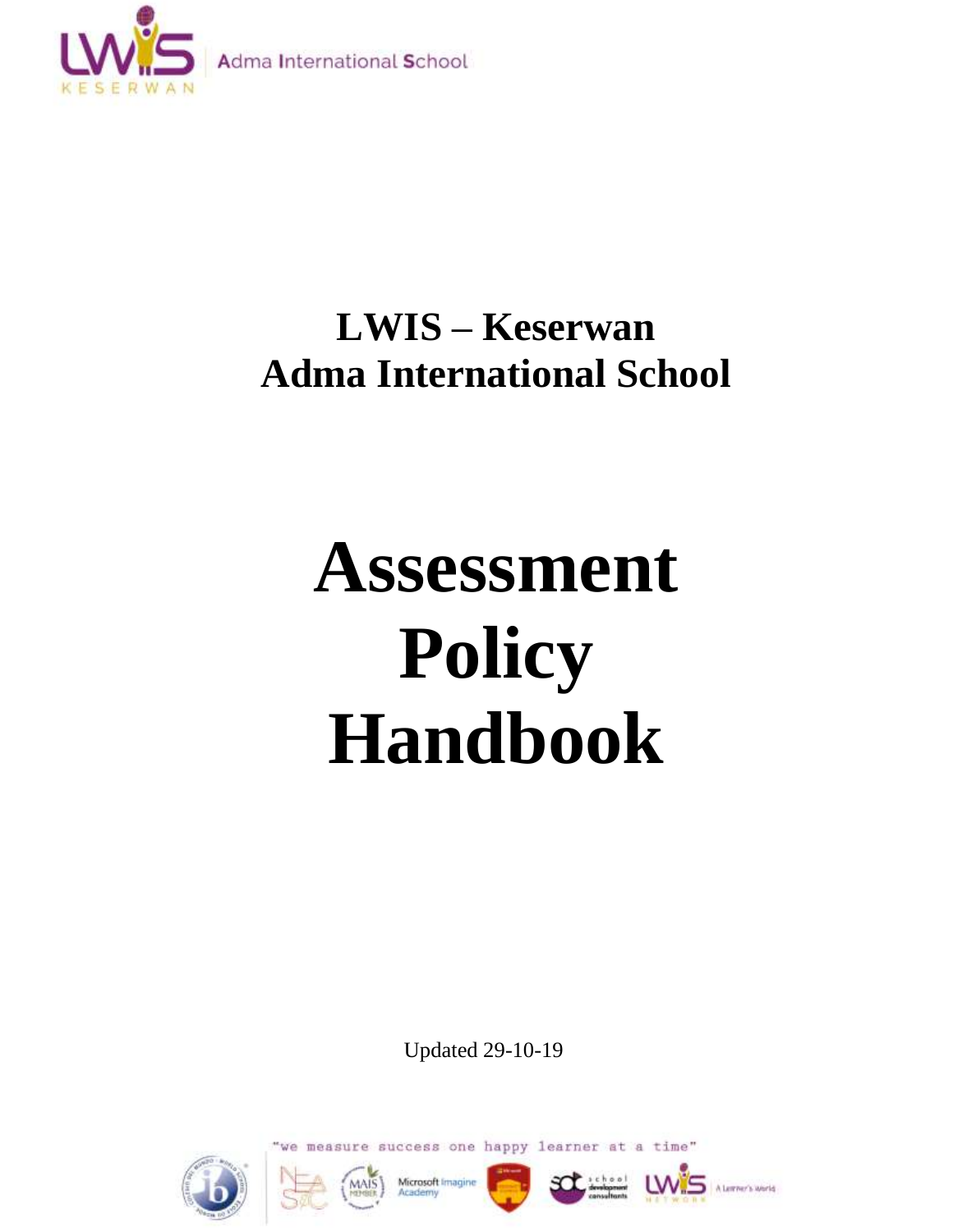

#### **Table of Contents**

"we measure success one happy learner at a time"

MAIS<sup>1</sup>





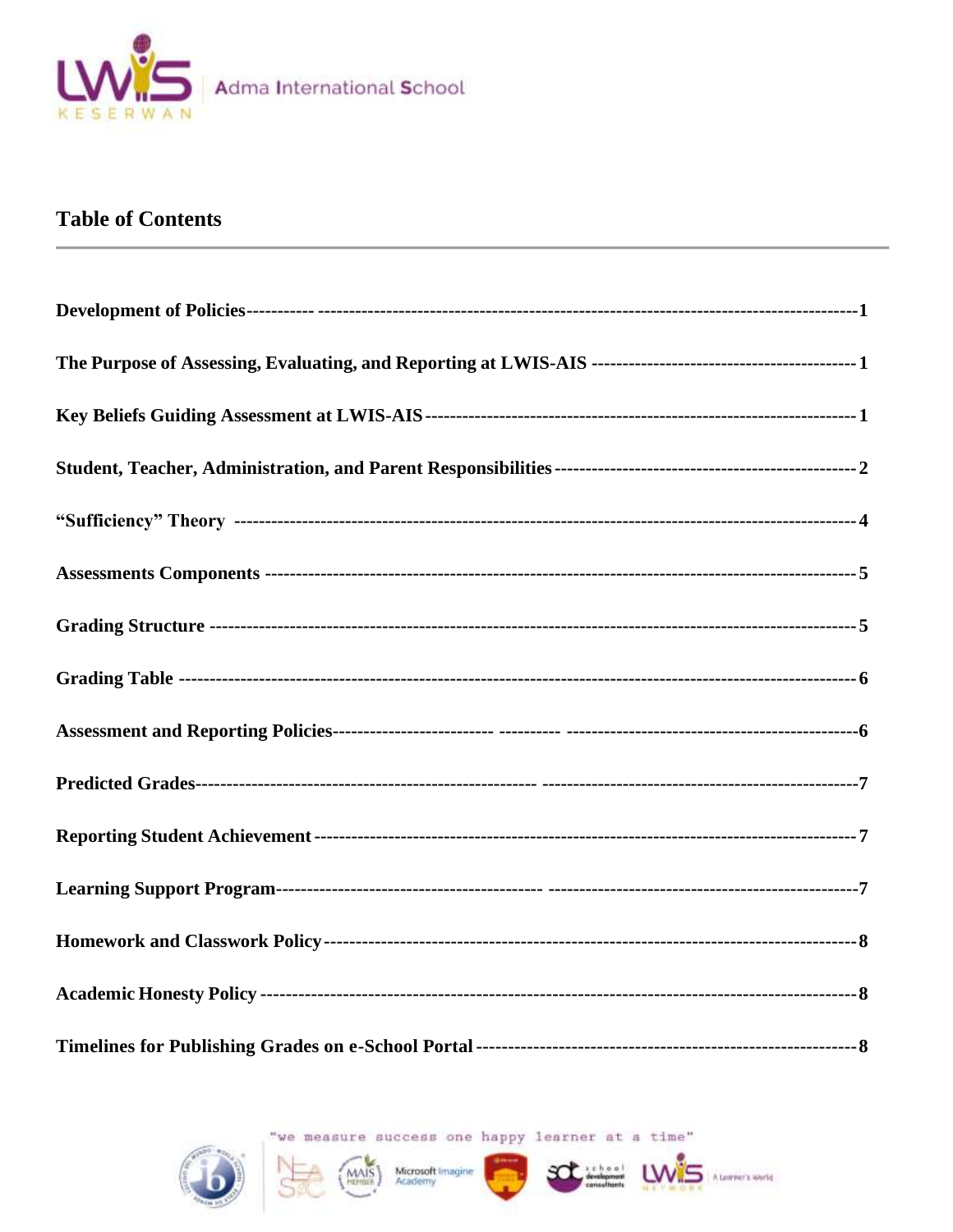

#### **Development of Policies**

LWIS-Adma International School IB DP policies have been developed by the IB DP coordinator in collaboration with the IB DP committee. The committee includes the school principal, IB DP coordinator, IB DP teachers, TOK teacher, EE coordinator and supervisors, CAS coordinator, Head of Teaching and Learning, librarian, and members of the parent committee and student council.

The IB DP policies will be reviewed periodically at the end of each academic year in June and whenever updates are made available by the IB organization. They will be communicated to the school community through the school website, portal system, notifications, parent teacher meetings at the end of each term, and orientation sessions at the beginning of each academic year. They will also be available as hard copies in the library.

## **The Purpose of Assessing, Evaluating, and Reporting at LWIS-AIS**

At LWIS-AIS, we believe that the main purpose of assessment is to promote learning and continuous improvement. The teachers utilize diverse assessment strategies whereby formal and informal mechanisms are used in relation to both formative and summative assessment. Formative assessment represents the process of gathering, analysing, interpreting and using the evidence to improve student's learning and to help students to achieve their potential. It is one essential component of classroom practice and is integrated into the curriculum. Summative assessment is concerned with measuring student's performance against Diploma Programme assessment criteria to judge levels of attainment. Teachers must be aware of the principles and practices that the IB uses to conduct summative assessment. Summative and formative assessments are, therefore, inherently linked, and teachers must use their knowledge of the IB summative assessment expectations and practices to help the students improve performance in a formative way. Our assessment beliefs go beyond academics and touch upon diverse values, skills, and attitudes that promote holistic development. All our assessment are guided by the spirit of the IB approaches to teaching and learning, and formulated by our teachers and administrators through cooperative efforts. ("Diploma Programme assessment - Principles and practice" 3-4)

## **Key Beliefs Guiding Assessment at LWIS-AIS**

- 1. We will ensure transparency in all our assessment practices and will communicate them accurately to all learners
	- Criteria for assessment are communicated to the school community.
	- Mark breakdown is provided to all learners.
	- Types and strategies used for assessment are shared with learners.
- 2. We will provide an environment that empowers every student to take responsibility for his/her learning and enhance his/her self-afficacy and self-confidence.
	- Rights and responsibilities are well defined and visible in every classroom.
	- PACER values (Perseverance, agility, Clarity, Empathy, Respect) are modeled by all learners.
	- The NEST approach (Negotiation, Encouragement, Support, Tolerance) is utilized in interactions and communication between and among learners.
	- The 3 S's (Stop complaining, Stay positive, Seek solutions) are endorsed by learners.

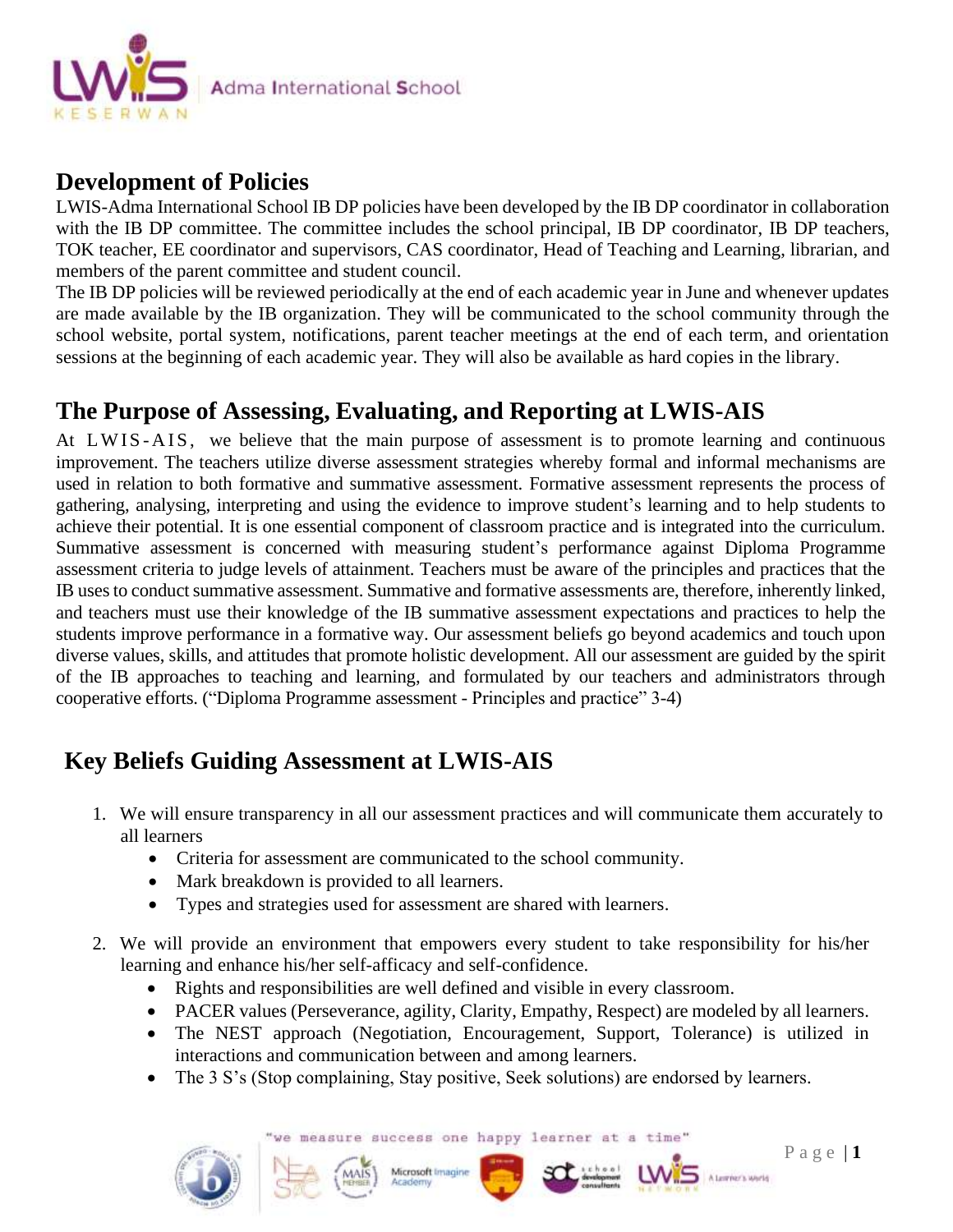

- 3. We will provide continuous positive and sensitive feedback to enable students to engage in selfassessment, continuous improvement, and goal setting.
	- Students are given the learning objectives with the graded tests in order to identify the gaps and give them the opportunity to relearn and reassess by utilizing the "Sufficiency Theory" (See page 3 of this document.).
	- Students engage in self-reflection and goal setting through putting together a learning portfolio.
- 4. We will diversify the assessment tools and strategies to engage students in higher order thinking whereby traditional and authentic assessment are utilized.
	- Students take quizzes and tests based on the learning objectives of the course.
	- Students engage in debates and oral presentations to reflect on their learning.
	- Students participate in essay writing, lab and book reports, and analysis.
	- Students do projects and research, hence, reflecting meaningful learning.
- 5. We will ensure that our assessment methods are consistent with the school guiding statements.
	- Students are engaged in service learning activities that promote their aspiration of becoming "glocal" citizens.
	- Students are engaged in assessments that promote critical thinking and creativity.
- 6. We will use valid and reliable assessment mechanisms that are reflective of the IB assessment criteria.
	- Teachers design and utilize assessment tools (tests, quizzes, research papers, oral presentations, debates, lab reports, book reports, etc ).

## **Student, Teacher, Administration, and Parent Responsibilities**

#### **Students enrolled in the IB Diploma Programme are expected to…**

- read, understand, and follow the Assessment Policy Handbook, the Academic Honesty Policy, and the general regulations of the Diploma Programme. ("General regulations: Diploma Programme")
- be on time for class; be prepared with all necessary materials.
- respect others' right to learn and teachers' right to teach.
- submit work on time and follow all deadlines throughout the process.
- present work neatly, format the cover page, and cite references according to the Modern Language Association (MLA) referencing system. ("MLA Citation Guide")
- complete the written work in blue or black ink, and make sure writing is clearly legible and appropriately sized fonts are used. Hand-made diagrams should always be completed in pencil or colored pencils.
- check eSchool Portal daily to keep track of assignments and deadlines.
- seek assistance from teachers before, during, and after class and attend tutorials when needed.

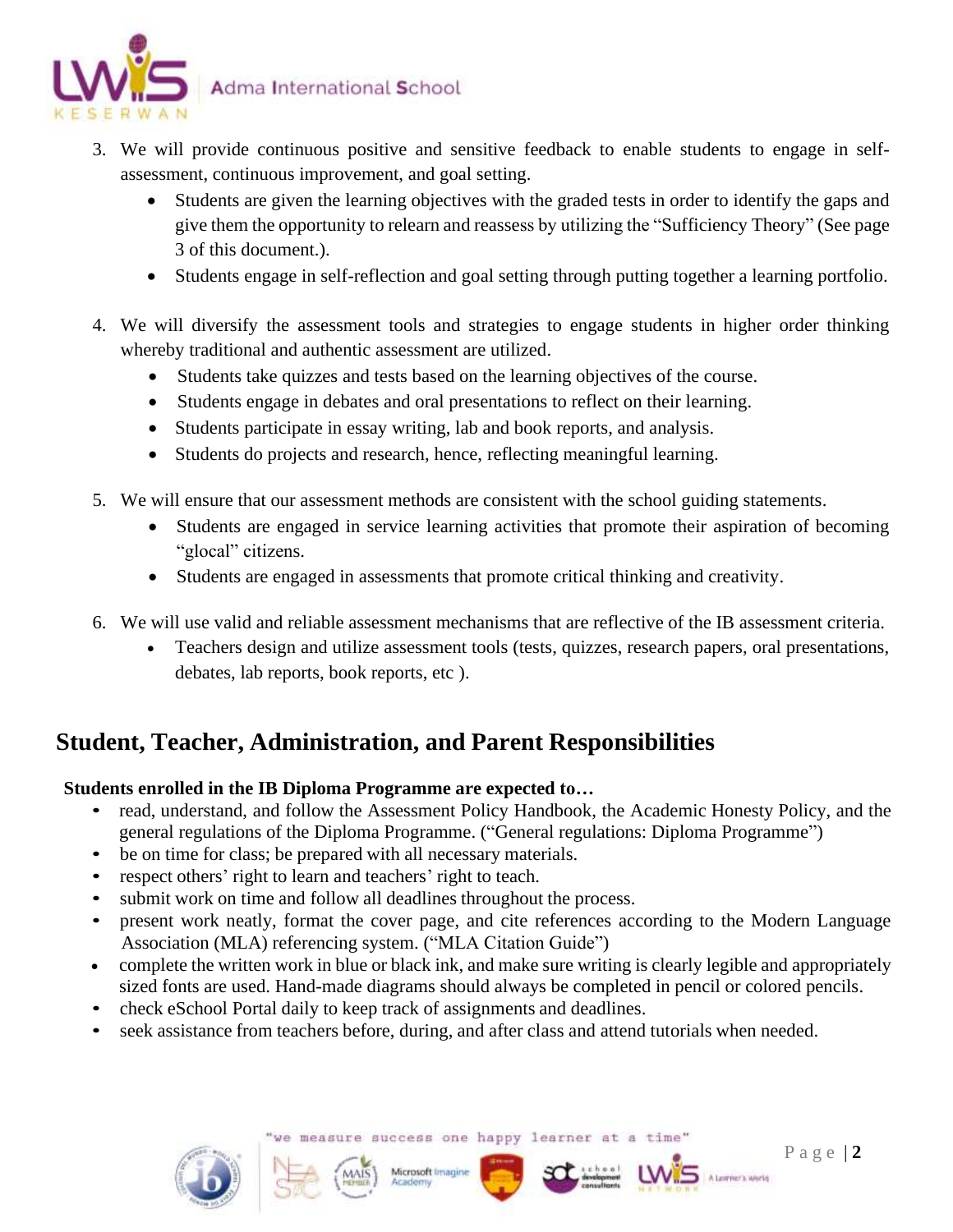

#### **Teachers are expected to …**

- follow the Grading Policies and implement the Assessments beliefs of LWIS-AIS.
- follow the Academic Honesty Policy and the general regulations of the Diploma Programme. ("General regulations: Diploma Programme")
- provide adequate time for students to complete any given assessment task.
- provide adequate access to materials necessary for the successful completion of any assessment task.
- assess all work appropriately and return it to students as outlined in the Assessment Policy Handbook.
- analyze assessment data to identify patterns of individual performance and needs.
- show an awareness of the interest, readiness, and learning profiles of students by using a variety of assessment and teaching strategies.
- avoid administering summative assessment without assessing formatively the students with feedback first and provide them with learning objectives evaluation forms along with summative assessment copies.
- be conscious of the students' whole schedule and only use relevant and meaningful assessments.
- work with the Head of the Learning Support department and the Head of English as Second Language to design assessments that will effectively assess the learning of students with specific learning needs.

#### **The Administration is expected to…**

- provide adequate time for meetings, so teachers can collaborate over policies and practices, carry out internal moderation of student work, analyze results, and use student performance to articulate and refine the curriculum.
- produce internal and external examination timetables with enough notice for students and teachers to review adequately.
- provide teachers with a timetable that allows them to have adequate planning time.
- encourage peer to peer observations that cultivate a culture of dialogue and reflection in relation to the assessment of and for learning.
- provide professional development opportunities to assist teachers in using and interpreting data.
- give support and provide training for teachers to help them utilize multiple assessment strategies.
- share student learning data with the appropriate learners of the school community.
- analyze IB data and develop action plans to promote enhanced teaching and learning and to achieve better results.
- communicate all policies to students and parents via the school website and portal system.
- hold orientation sessions at the beginning of each academic year and when needed about the IB DP policies.

("American International School in Cyprus Assessment Booklet" 5)

#### **Parents are expected to…**

• read and support the Parents and Students Handbook and the Assessment Policy Handbook.

Microsoft Imagine

- read, understand, and follow the general regulations of the Diploma Programme. ("General regulations: Diploma Programme")
- support their child through managing their time and meeting deadlines.
- help motivate their child to reach his/her full potential and encourage him/her to review work taught in class on a weekly basis.

we measure success one happy learner at a time



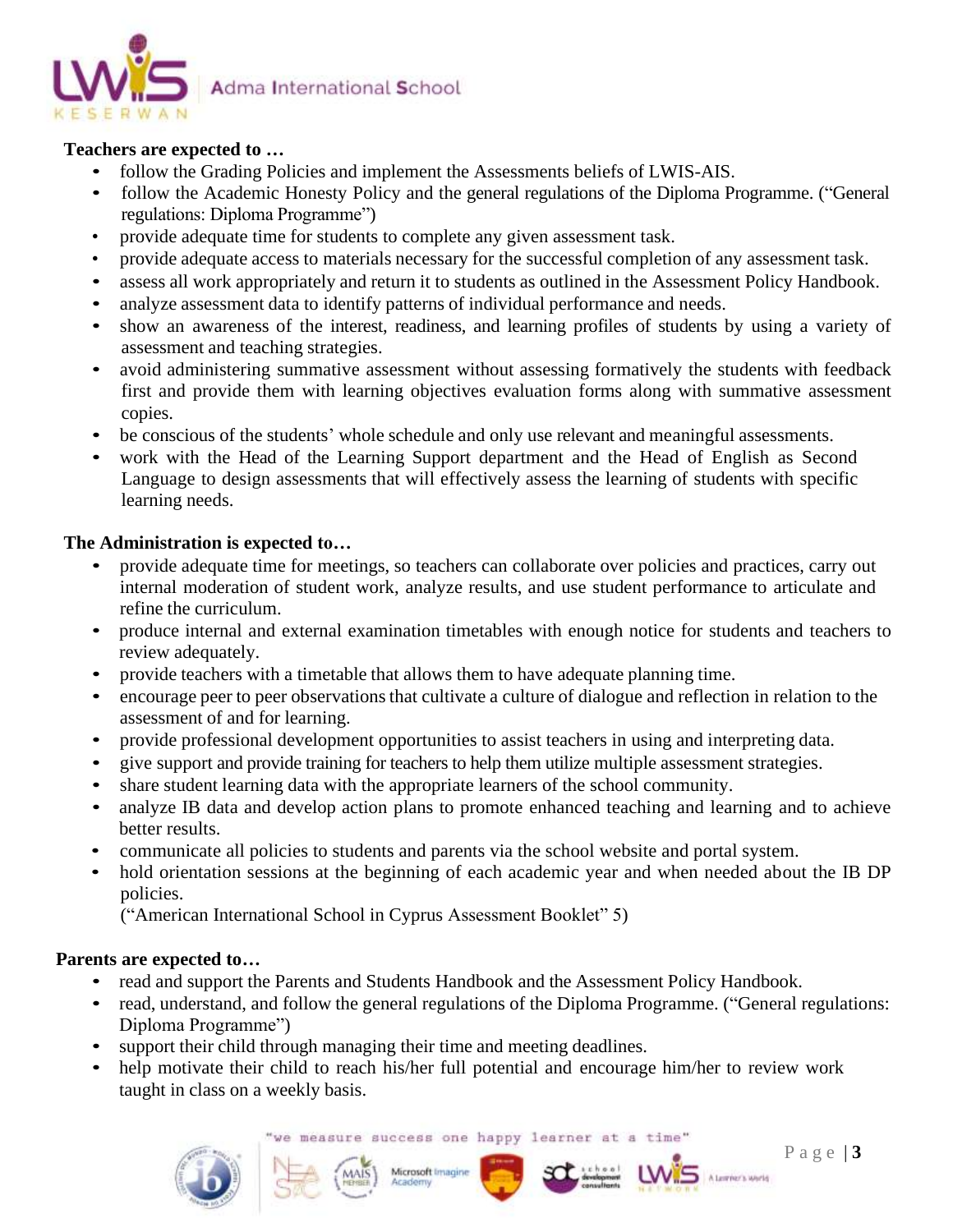

- respect the school calendar and ensure their child is present every day.
- arrange a quiet space at home and adequate time to complete school work.
- ensure their child gets adequate sleep and is well rested.
- offer positive and constructive support as their child completes his/her schoolwork; however, this support should not go so far as to compromise the authenticity of their child's work.
- communicate and collaborate directly with the teacher of their child regarding their child's progress. ("American International School in Cyprus Assessment Booklet*" 5-6*)

## **"Sufficiency" Theory**

Continuing with our philosophy of creating a learner-centered environment, we have introduced the sufficiency theory (developed by Dr. Nabil Husni, LWIS-AIS principal), which serves the following goals:

- Supporting students in addressing any weakness through feedback and the provision of an additional assessment opportunity
- Closing gaps between high and low achievers
- Raising students' confidence toward subjects that they have had difficulties with up to this point

The theory combines strategies of cooperative learning and differentiation with the theory of mastery learning. It assumes that there are no strong and weak learners, but fast and slow learners. As such, all students can improve sufficiently, provided they are given the proper support, sufficient time, and the right environment.

Teachers apply the sufficiency theory by utilizing the following steps:

- 1- Give tests with learning objectives (LOs).
- 2- Return graded tests with missed LOs identified.
- 3- Group students according to the missed LOs, assuming 80 is the mastery level, and use diverse corrective measures with the different groups.
- 4- Correct and return the test quickly and no later than one week.
- 5- Students scoring over 80% will either join the different groups to help or will be given an assignment of their choice related to topic (Higher order thinking is the target.).
- 6- To qualify for a retake, a student should submit a paragraph to explain each missed objective plus, in case the teacher feels the need, he/she should solve a similar problem or exercise assigned by the teacher (within 3 days of corrective measures or a maximum of one week in some cases).
	- a. Usually 1 or 2 periods are dedicated to corrective measures (A maximum of 2 periods is given in case the test is comprehensive.).
	- b. Students will engage in self-evaluation before corrective measures begin.
- 7- Retakes will be scheduled during the after school hours (3-4pm) for students scoring below 80. Students in grades 3 and 4 will retake the test within school hours.
- 8- Grades are based on the following table:

| <u>Test</u> | <b>Retake test</b> | Grade                           |
|-------------|--------------------|---------------------------------|
| Below 70    | 70-79              | 70                              |
| Below 70    | 80 & above         | 75                              |
| Below 70    | below 70           | average of test and retake test |
| 70-80       | 80-89              | 80                              |
| 70-80       | less than test     | no change                       |

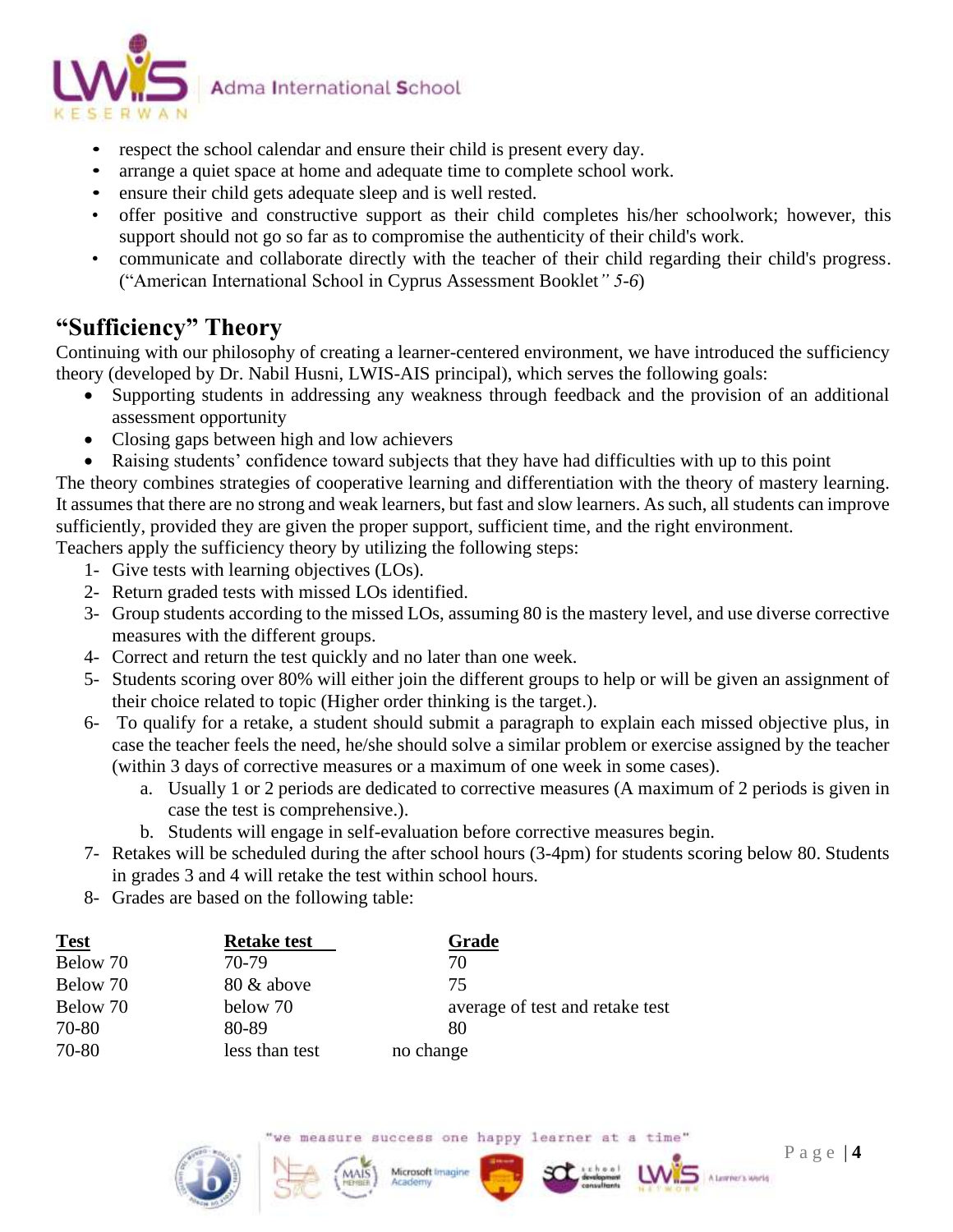

The 2 exceptions to the above policy are the following:

1- Students within the Lebanese program taking History, Civics, or Geography will have the chance to retake all quizzes and tests. The new grade is based on the following:

| <b>Test</b>  | <b>Retake test</b> | Grade |  |
|--------------|--------------------|-------|--|
| Less than 70 | 70-84              | 65    |  |
| Less than 70 | > 85               | 70.   |  |

2- Testing Arabic or English writing requires that students rewrite the essay before they can qualify for a different retake. A student scoring less than 70 on a writing piece will qualify for a retake and his/her new grade is based on the following table:

| <b>Test</b>  | <b>Retake test</b> | Grade |  |
|--------------|--------------------|-------|--|
| Less than 70 | 70-84              | 65    |  |
| Less than 70 | > 85               | 70    |  |

## **Assessments Components**

According to the "Handbook of procedures for the Diploma Programme 2017," the IB DP courses assessments consist of 3 components:

- 1- Examination Papers (MCQ, short-response, problem-solving, open-ended, essay, data analysis questions, case studies and commentaries)
- 2- Written Tasks (Theory of Knowledge essays, Extended Essays, etc)
- 3- Internal Assessment (TOK presentations, Labwork activities, etc)

The first 2 components are externally assessed whereas the third component is internally assessed by the corresponding teachers and subsequently moderated by the IB. The core and subject teachers will be marking the assessments based on the IB authorized training and by regular use of the IB's Programme Resource Center. The IB marking mechanisms are based on analytical mark schemes (grade breakdown), assessment criteria (achievement level for a given assessment criterion), and mark bands (single holistic criterion applied to the entire piece of work). All internally assessed components are marked by applying assessment criteria. The core/subject teachers will explain the marking mechanisms to their students in order to enhance their results. (177-289)

## **Grading Structure**

#### **Grade 11 (IB Year 1)**

Term 1 (30%): 2 Tests (40%), 4 Quizzes (30%), Authentic Assessment (20%: may include oral activity, labwork, project, etc), CW/HW (10%)

Mid-Year Exam (20%)

 Term 2 (30%): 2 Tests (40%), 4 Quizzes (30%), Authentic Assessment (20%: may include oral activity, labwork, project, etc), CW/HW (10%)

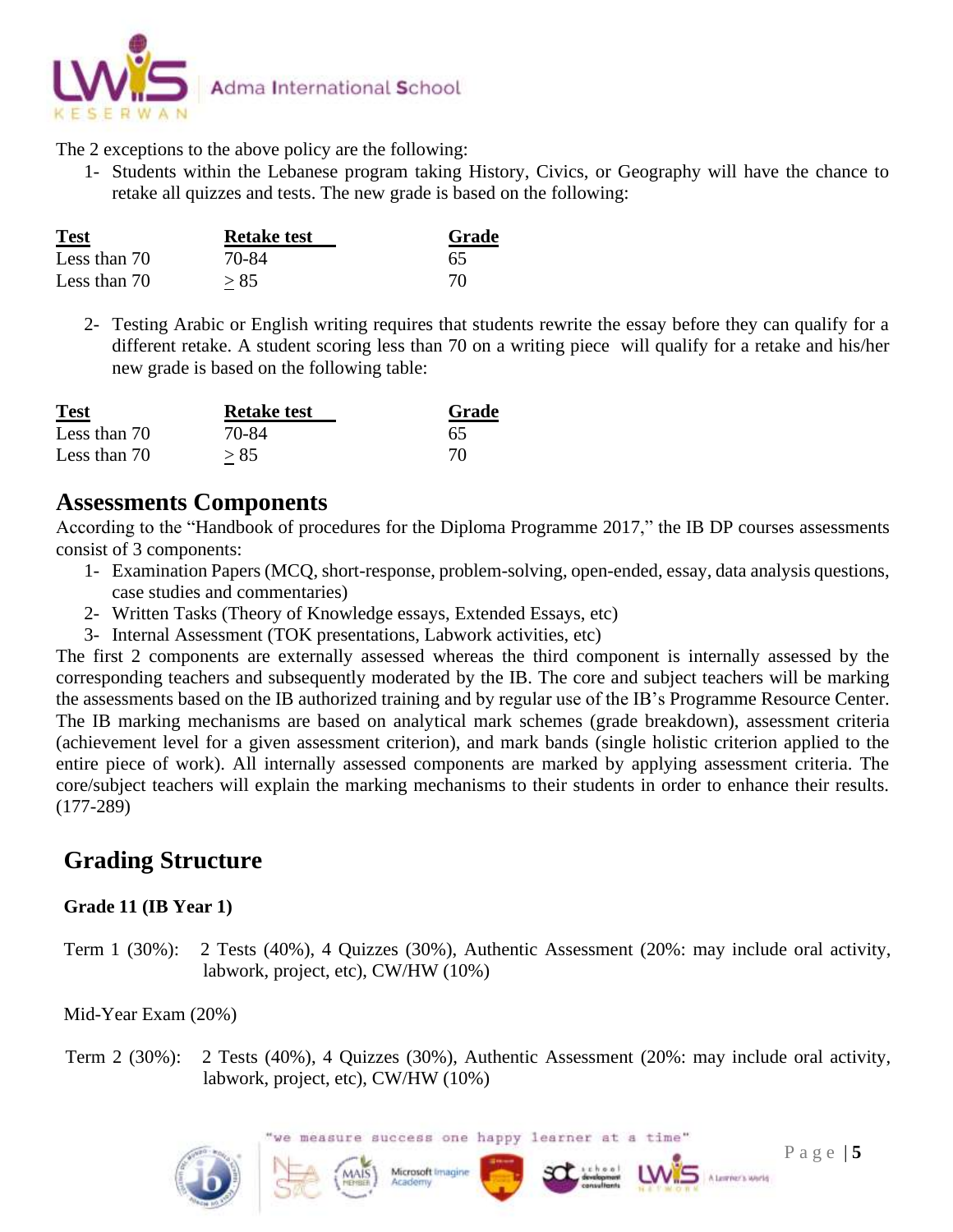

End of Year Exam (20%)

#### **Grade 12 (IB Year 2)**

Term 1 (50%): 2 Tests (40%), 4 Quizzes (30%), Authentic Assessment (20%: may include oral activity, labwork, project, etc), CW/HW (10%)

Final (50%): Mock Exam (40%), IA (30%), Predicted IB Grade (30%)

| <b>Letter Grade</b> | <b>GPA</b>   | % Grade      |
|---------------------|--------------|--------------|
| A: Excellent        |              | $90 - 100$   |
| B+: Very Good       | $3.5 - 3.99$ | 85-89.99     |
| B: Good             | $3 - 3.49$   | $80 - 84.99$ |
| C+: Above Average   | $2.5 - 2.99$ | $75 - 79.99$ |
| C: Average          | $2 - 2.49$   | $70 - 74.99$ |
| D+: Satisfactory    | $1.5 - 1.99$ | $65 - 69.99$ |
| D: Unsatisfactory   | $1 - 1.49$   | $60 - 64.99$ |
| F: Failing          | $0 - 0.99$   | $0 - 59.99$  |

## **Grading Table**

#### **Assessment and Reporting Policies**

Each IB DP student will have 2 report cards, an IB DP progress report and a regular report card. The IB DP progress report consists only of 1-7 grades of the Exams and is interpreted according to the IB results and certificates (Appendix A – "Diploma Programme Assessment procedures"). For instance, when a student earns a grade of 4 over 7 on a specific subject at the end of IB DP year1, it is NOT meant to be a prediction of overall performance in the IB exams. The other assessment components are directly graded over 100, and they are only included in the regular report card. Hence, the regular report card consists of percent grades where the passing grade is 65%. If a student has an average less than 65% in more than three subjects regardless of the percentage attained on the cumulative average or a cumulative average below 65%, he or she will repeat the year. If he or she scores less than 65% on one, two, or three subjects, he or she must attend summer school and pass in order to be promoted to the next level. Both reports include a narrative that gives a feedback about the student's progress consistent with the sufficient theory.

The teachers should use IB style test questions to assess students in the Exams. These tests can be generated using the *IB Programme Ressouces Center*. The Exams should be graded using the *IB Mark Schemes* for the progress report and converted over 100% via the latest grade boundaries to be also included in the regular report card. Teachers should locate the *Subject Reports* for their class on the IBO Programme Resource Center site (www.ibo.org) and refer to ["Grade boundaries for Diploma programme coordinators, May 2018"](https://resources.ibo.org/dp/topic/General-resources/resource/11162-48276?c=c3aff223&lang=en) (available on the school website and in the library) to complete the last two tasks. Each *Subject Report* shows the number of points a candidate needs to have earned on each assessed component of the course to receive a 1-7 grade. It is

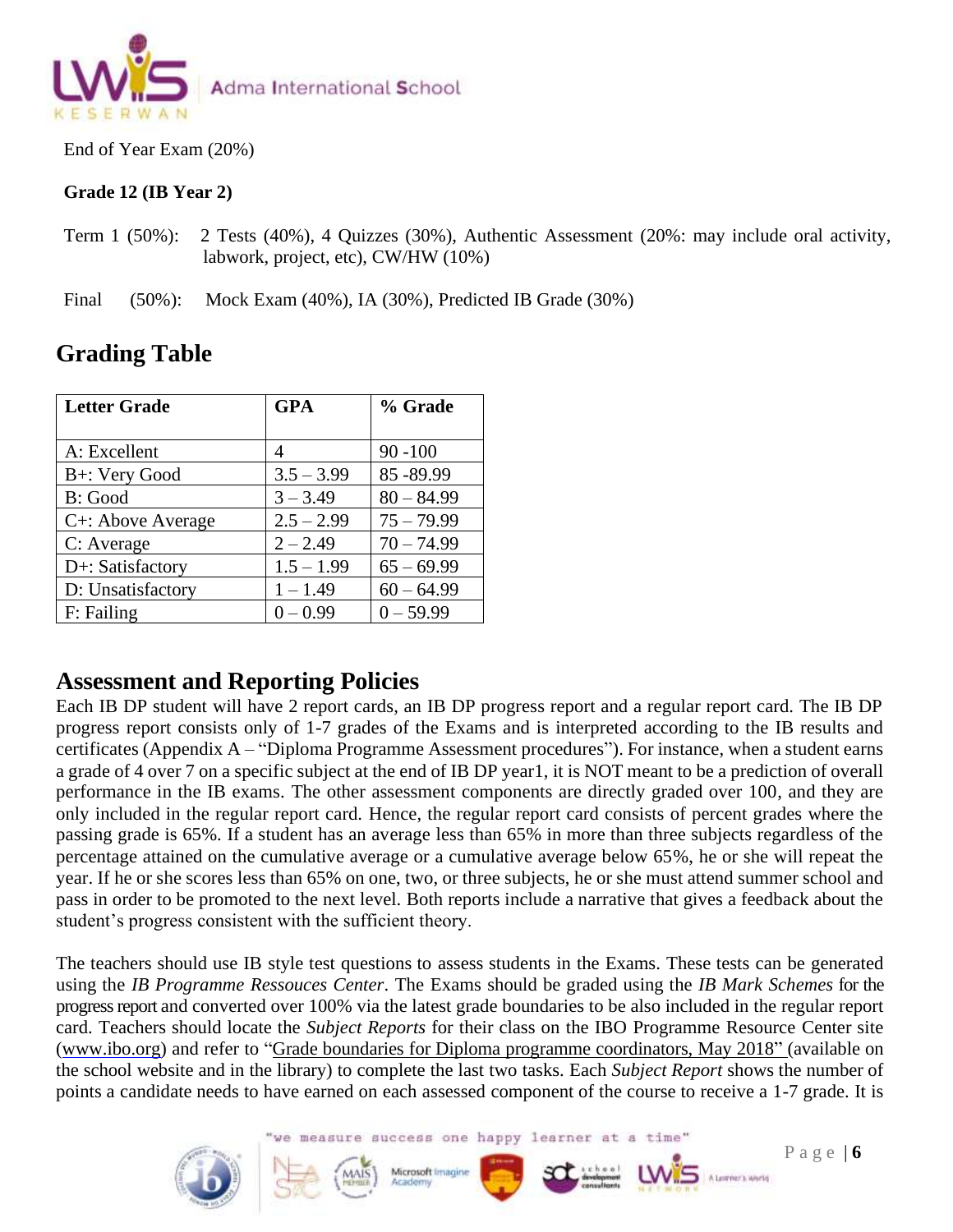

important to note that the grade boundaries change from year to year and are different for each assessed component of the course (e.g. Paper 1, Paper 2, and Internal Assessment). Moreover, SL and HL levels mark schemes and boundaries are different within the same subject.

For IB Courses with Rubric-Based Grading (Group 1- Literature, Group 2- Languages, Group 3- Individuals & Societies and Group 6- Visual and Performing Arts), teachers should use the *Subject Guide* from the Programme Ressouce Center in order to find the assessment criteria for the different components of the subject (e.g. Paper 1, Paper 2, Internal Assessment, Individual Oral Commentary)

The End of Year 2 Mock Exam will not be a copy of any previous IB examination from any year. Rather, the End of Year 2 Mock Exam, will be a teacher designed and generated exam that includes the types of questions that will be on the final exam. Prior to the exams, students will be given ample opportunities to complete past exam papers and access practice questions and exam items on e-school portal system.

## **Predicted Grades**

Final Mock exam and any pertinent assessments done in the fall of the second year will help a teacher predict the final IB scores for the university applications. Individual predicted scores by subject are confidential; they are not to be shared with students or parents by teachers. If students or families wish to better understand the holistic predicted score, they are asked to speak with the IB DP coordinator who has all of the predicted scores and is in a better position to assist the student and family.

## **Reporting Student Achievement**

The following list includes the different ways that LWIS-AIS reports the students' progress and achievement:

- e-School Portal Evaluation Reports for Students and Parents
- Portfolio for Students
- Parent/Teacher Conferences
- Direct Communication Between Parents and Teachers
- Regular Report Cards
- Progress Reports
- Individualized Educational Plan (IEP)
- Language Road Map (LRM)

## **Learning Support Program**

The Learning Support Department addresses the learning needs of students by offering the following services and programs:

- 1. Development of clearly focused individualized Educational plans (IEP) for students, with identification of special teaching techniques which enable the students to learn more efficiently.
- 2. Individual and\or small group work, or support in class for students as necessary.
- 3. Other intervention strategies such as individual counseling, speech and language therapy, psychomotor therapy, and advice and guidance to parents based on the initial or follow-up assessment of students' needs.

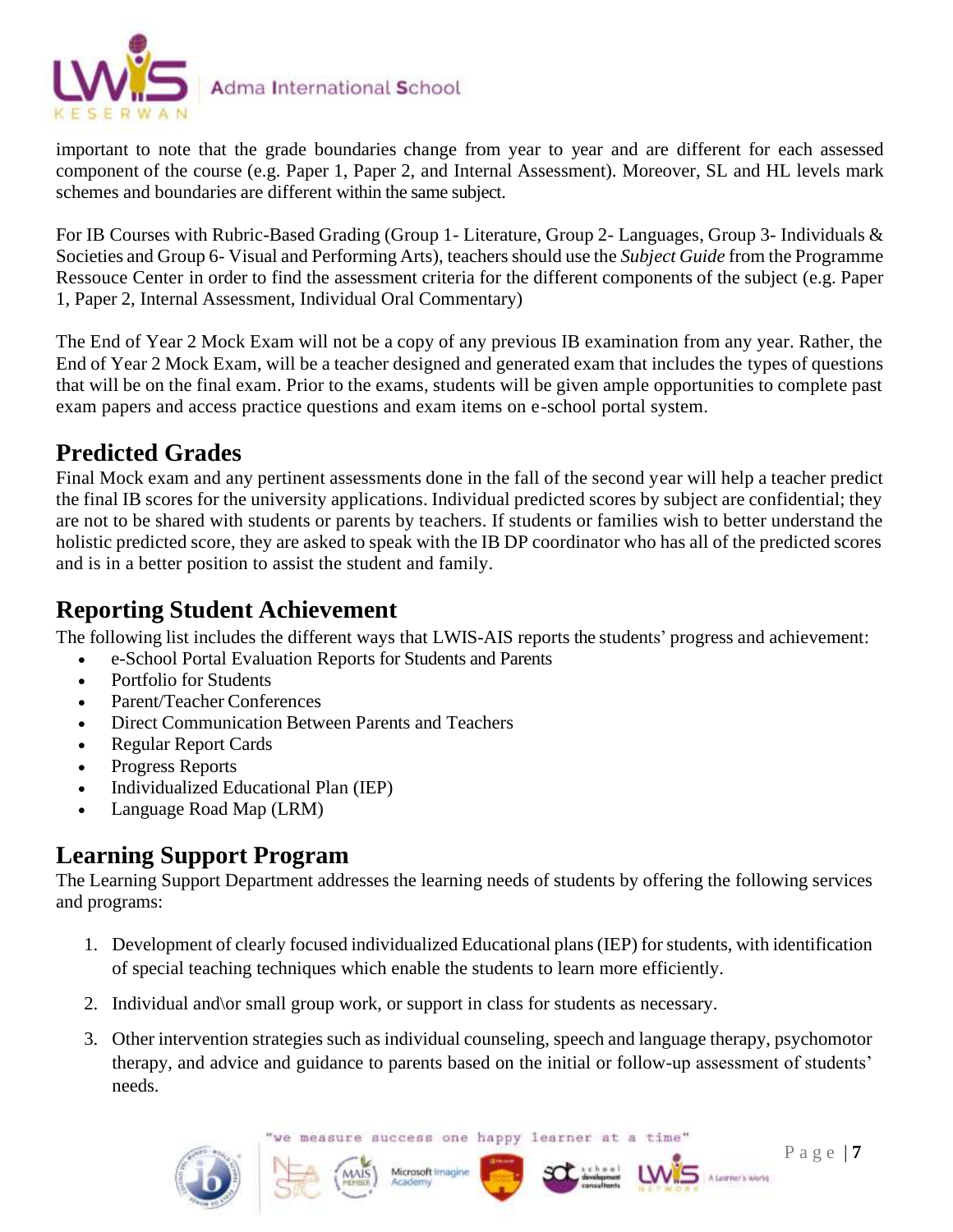

More information about the IB assessments and access requirements is provided in the LWIS-AIS SEN policy.

## **Homework and Classwork Policy**

Homework and classwork will be part of the assessment and will have a weight of 5% each. The student will start with a 100% on each then lose 5 % every time he/she does not put sufficient effort in the submitted homework or classwork.

## **Academic Honesty Policy**

All students at LWIS-AIS, in particular the IB DP years 1 and 2 students, are expected to follow the Academic Honesty Policy. The school will review the policy at the end of each academic year in June. The teachers need to support and guide the students in matter of good academic practice. It is also the responsibility of the students and parents to understand all aspects of this policy and to ensure they follow the policy in every class.

## **Timelines for Publishing Grades and Assignments on e-School Portal**

Below are the expectations for teachers to publish grades, for posting homework and assignments on the portal calendar, and for balancing assessments at each grade level.

#### **Gradebook**

Teachers are expected to publish and submit their grades regularly on the online grading book.

- 1. Grades for quizzes will be posted no later than 2 days after the assessed date.
- 2. Grades for exams, tests, reports, and projects will be posted no later than five days after the assessed date.
- 3. Grades for homework and classwork will be updated on a daily basis.

#### **Posting Assignments, Course Notes, Homework, Assessments on the e-school Portal**

Teachers are expected to regularly post assignments, course notes, homework and assessments on e-School Portal with the understanding that future assignments and due dates may change. Changes will always be communicated on the Portal. All assignments will be posted a minimum of one week in advance.

#### **Balancing Assessments and Assignments**

Teachers are expected to use their professional judgement in spacing and balancing the students' workload per term.

- 1. Students will have no more than 2 tests or major summative assessments scheduled on any given day.
- 2. Teachers will use the term testing schedule and the online agenda to make strategic decisions when scheduling projects, reports, and homework to ensure a student's learning and quality of work is not compromised because of an excessive work load.

Microsoft Imagin



we measure success one happy learner at a time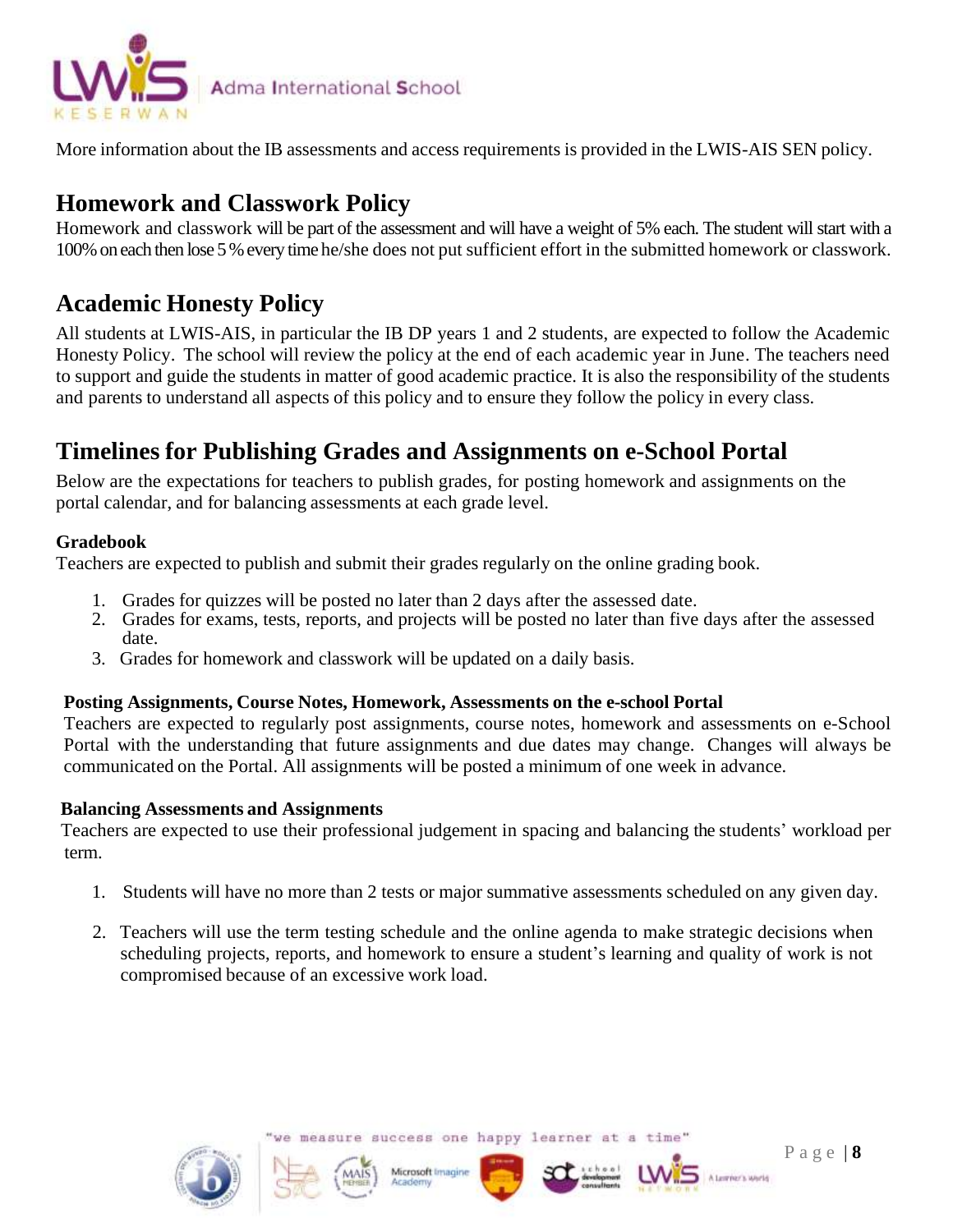

## **Appendix A - Results and Certificates based on the "Diploma Programme Assessment procedures"**

#### **Bilingual Diploma Awarded**

A bilingual diploma is awarded to a successful candidate who fulfills one or more of the following criteria.

•Completion of two languages selected from studies in language and literature subjects with the award of a grade 3 or higher in both languages

• Completion of one of the subjects from individuals and societies, or sciences in a language that is not the same as the candidate's nominated studies in language and literature language

• Attainment of a grade 3 or higher in both the studies in language and literature language and the subject from individuals and societies, or sciences subject groups (210-211)

#### **Diploma Not Awarded**

If "P" appears in the place of a grade, it means that the Assessment Division, IB Global Centre, Cardiff, does not have sufficient information to issue a grade. The grade will be issued at the earliest possible date. Do not contact IB Answers; pending grades will be resolved as quickly as possible.

If "N" appears in the place of a grade, it means that no grade has been awarded for one or more of the following reasons.

• Withdrawal from the examination session

• Failure to complete one or more component of assessment

• A breach of regulations

A candidate will not qualify for the award of the diploma if certain requirements have not been met. Candidates not awarded the diploma receive the course results.

Where an "N" is awarded because of a breach of regulations, a letter of explanation will be sent to the head of school as soon as possible. (211)

#### **Diploma Requirement Codes**

A candidate will not qualify for the award of the diploma if certain requirements have not been met. (Refer to the General regulations: Diploma Programme .) The following codes indicate which requirements have not been met.

CODE - REQUIREMENT NOT MET

1 CAS requirements have not been met.

2 The candidate's total points are fewer than 24.

3 An "N" has been given for TOK, the EE, or for a contributing subject.

4 A grade E has been awarded for one or both of TOK and the EE.

5 There is a grade 1 awarded in a subject/level.

6 Grade 2 has been awarded three or more times (SL or HL).

7 Grade 3 or below has been awarded four or more times (SL or HL).

8 The candidate has gained fewer than 12 points on HL subjects (for candidates who register for four HL subjects, the three highest grades count).

9 The candidate has gained fewer than 9 points on SL subjects (candidates who register for two SL subjects must gain at least 5 points at SL). (212)

Microsoft Imagine

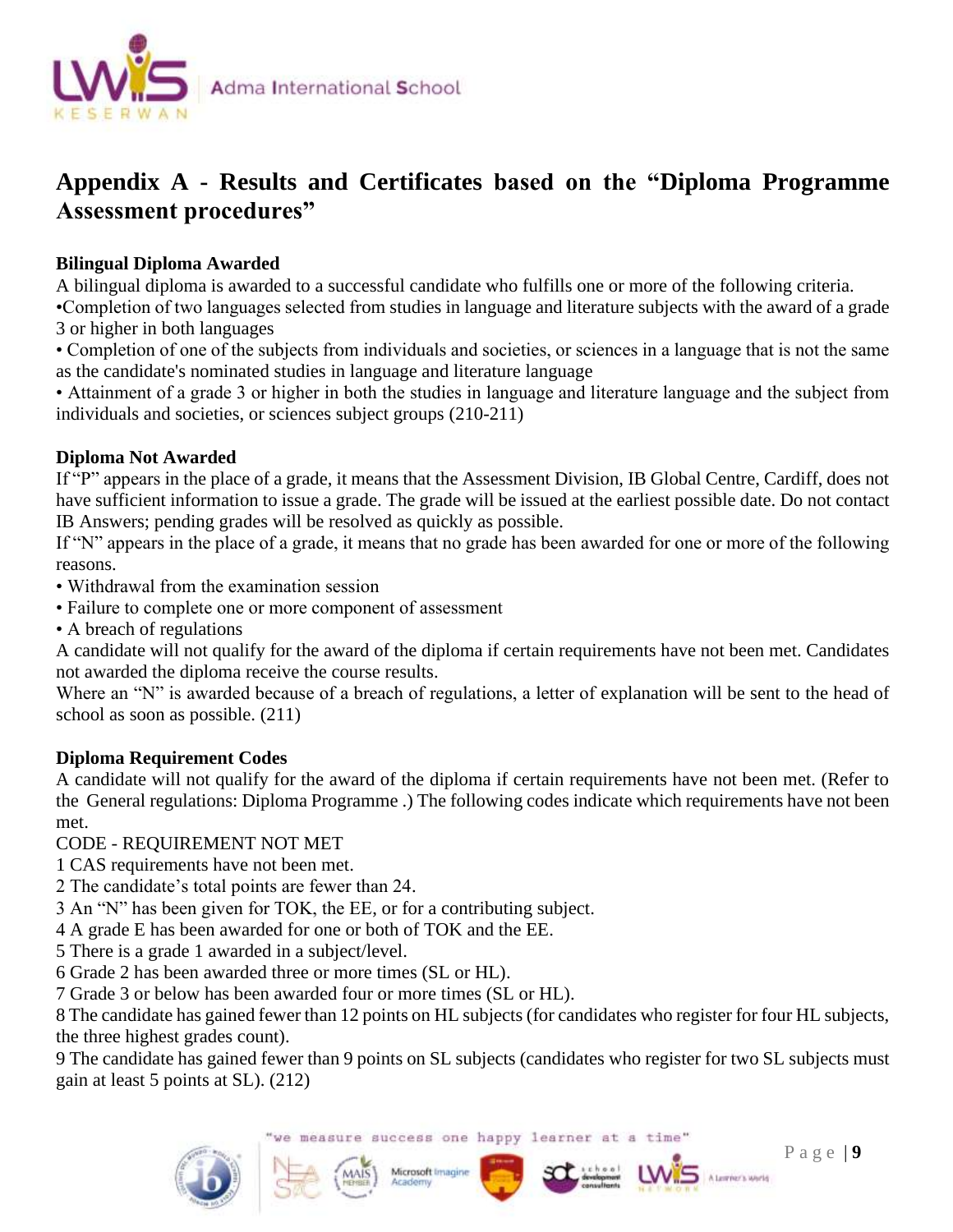

The following matrix will be used for award of points for TOK and the EE. ("Diploma Programme Assessment procedures" 213)

|                | Theory of knowledge (TOK) |                         |   |                |                |                          |
|----------------|---------------------------|-------------------------|---|----------------|----------------|--------------------------|
|                | Grade awarded             | $\mathbb{A}$            | B | C              | D              | E or N                   |
|                | A                         | 3                       | 3 | 2              | $\overline{2}$ | <b>Failing condition</b> |
|                | B                         | 3                       | 2 | $\overline{2}$ | 1              | <b>Failing condition</b> |
| Extended essay |                           | $\overline{\mathbf{2}}$ | 2 | 1              | 0              |                          |
|                | D                         | 2                       | 1 | $\mathbf 0$    | $\mathbf{0}$   |                          |
|                | E or N                    | Failing condition       |   |                |                |                          |

#### **References**

- *Assessment Booklet.* American International School in Cyprus, https://www.aisc.ac.cy/wpcontent/uploads/2017/09/2017-2018-Assessment-at-American-International-School-in-Cyprus-P.pdf. Accessed 24 July 2018.
- *Diploma Programme assessment - Principles and practice.* International Baccalaureate Organization, 2010. ibo.org, https://resources.ibo.org/dp/topic/General-resources/resource/11162- 30183/data/d\_x\_dpyyy\_ass\_0904\_1\_e.pdf. Accessed 27 July 2018.
- *Diploma Programme Assessment procedures*. International Baccalaureate Organization, 2018. ibo.org, https://resources.ibo.org/data/DP\_AP\_2018-en.pdf. Accessed 24 July 2018.
- *General regulations: Diploma Programme*. International Baccalaureate Organization, 2016. ibo.org, https://resources.ibo.org/dp/resource/11162-occ-file  $d_0$  dpyyy\_reg\_1404\_1g\_e/data/d\_0\_dpyyy\_reg\_1609\_1g\_e.pdf. Accessed 24 July 2018.
- *[Grade boundaries for Diploma programme](https://resources.ibo.org/dp/topic/General-resources/resource/11162-48276?c=c3aff223&lang=en) coordinators, May 2018.* International Baccalaureate Organization, 2018*.* ibo.org, https://resources.ibo.org/dp/topic/General-resources/resource/11162 48276/data/d\_0\_dpyyy\_eas\_1805\_1m\_e.pdf. Accessed 27 July 2018.
- *Handbook of procedures for the Diploma Programme 2017.* International Baccalaureate Organization, 2017. ibo.org, [https://resources.ibo.org/dp/resource/11162-39516/data/d\\_0\\_dpyyy\\_vmx\\_1608\\_4\\_e.pdf.](https://resources.ibo.org/dp/resource/11162-39516/data/d_0_dpyyy_vmx_1608_4_e.pdf.%20Accessed%2030%20July%202018)  [Accessed 30 July 2018.](https://resources.ibo.org/dp/resource/11162-39516/data/d_0_dpyyy_vmx_1608_4_e.pdf.%20Accessed%2030%20July%202018)